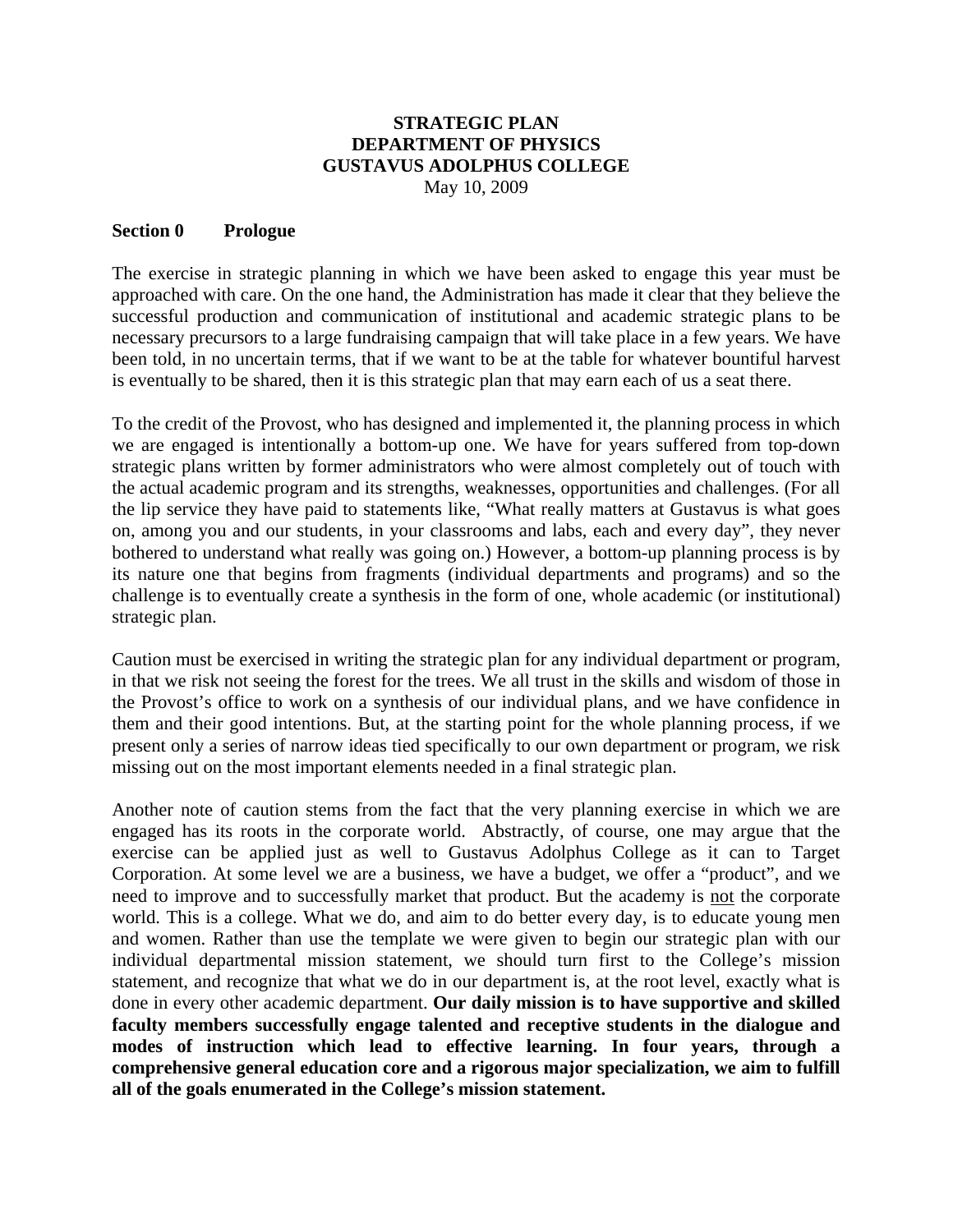As we look to the future, our strategies must be those which provide for those things to actually take place. At the core, this means that we must:

- 1. Recruit and retain a talented faculty of sympathetic and highly-skilled teachers;
- 2. Recruit and retain a capable student body, consisting of eager and able learners; and
- 3. Provide the facilities, environment and activities that allow the most appropriate pedagogies to be used to foster effective learning.

If we lose sight of these three, most basic elements in our strategic planning process, then we will not move in the direction of better fulfilling our mission. These are the pillars around which any strategic plan must be constructed. They should form the core of the strategic plan for the College, and certainly do for the Department of Physics.

But the Physics Department's plan is only one of dozens of plans that will be submitted and used in an attempt to forge a College-wide plan. Many of those plans will contain elements that, to some constituencies, seem important. There may be new concert halls, coffee shops and fitness centers. There may be beautiful landscaping and new sports venues. There may be calls to hire new administrators and support staff to oversee all the new facilities. At the micro level, any one of those things may be seen to contribute indirectly to the College's mission. But for too long we have neglected the core, macro elements that are directly responsible for fulfilling our mission – the three items given above. (As proof of that neglect, one need only look to the College's annual budget. In the years 2000-2009, the faculty salary pool has grown by 47%. During the same time period, the administrative salary pool for has grown by 72%.) If the priorities that come out of the overall strategic plan do not put these three essential elements first, then we will have failed in our planning exercise. Because it really is the quality of what goes on, every day, in our classrooms and labs, directly, between the students and the faculty, that allows us to fulfill our mission.

# **Section 1 Description of the Department of Physics**

## **1.1 Mission, vision, and goals**

The Physics Department, in its curriculum, its student-centered research projects, and its cocurricular activities, endeavors to fulfill the immediate and future needs and interests of a variety of students. The faculty members in the physics department share a philosophy that guides them and can be summarized in the following statements:

We believe that an education in the Liberal Arts, in which we include the sciences, not append them, is the best preparation for a life of intellectual growth and service. We believe in the importance of our discipline, and that communicating and extending it are worthwhile and compatible life goals. We design our program of courses for the different constituencies of students we serve, and we gauge the effectiveness of our efforts by internal and external measures that are appropriate for each of these audiences. Given the three distinct student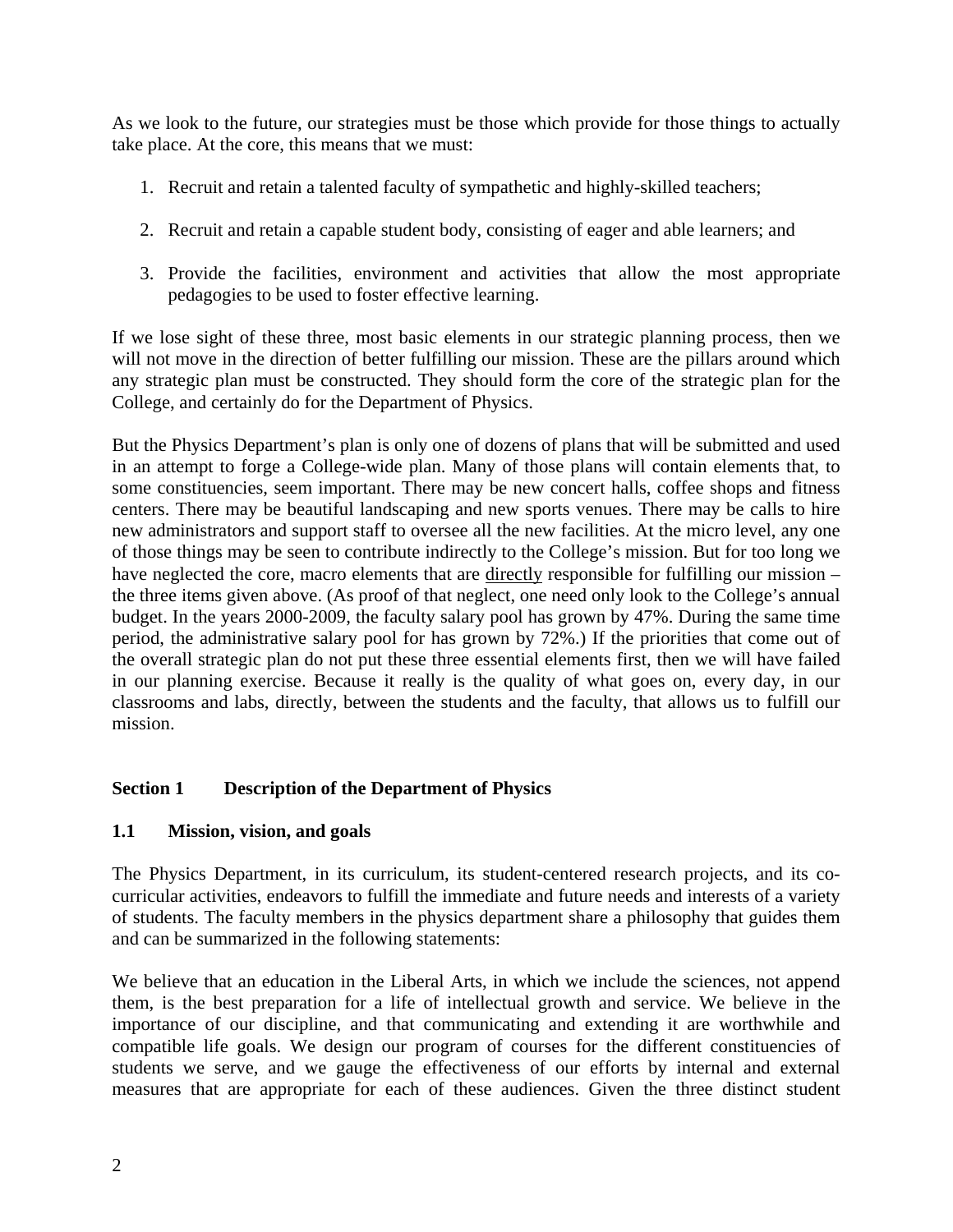constituencies for which we provide a part of their education, there are three distinct kinds of outcomes that specify what we hope to be our department's impact on students.

For those students who enroll in the program to become physical scientists or engineers, we provide a comprehensive, unified, rigorous curriculum of courses, collaborative research, and mentoring that will prepare them to succeed in graduate studies at institutions of high standing and in flexible careers thereafter. Before graduating from Gustavus, we expect them to obtain the quantitative reasoning abilities and mathematical skills required to solve upper-level physics problems at the level of vector calculus and linear algebra. We expect them to have familiarity and expertise with the experimental apparatus and instrumentation used in contemporary physics laboratories, including standard electronic test equipment, lock-in amplifiers, nuclear instrument modules (NIM), standard optical elements, lasers and optical detectors, GPIB and other interfacing, and programming in LabVIEW. For those going on to graduate study in physics or a related area, we expect them to have a working knowledge of the important concepts in the areas of classical mechanics, electrodynamics, optics, quantum mechanics, thermodynamics and statistical mechanics. The manifestation of these outcomes could be admission to and success in a graduate program and obtaining an advanced degree in physics or a related field. Alternatively, it could mean finding and succeeding in technical employment after graduating from Gustavus.

For those students who study physics as a cognate discipline or in preparation for careers in teaching or interdisciplinary fields, we provide distinct courses to engage and enhance their skills for seeing the connectedness among physical phenomena and theories and their primary fields. For students majoring in the areas of biology or chemistry who take general physics as an adjunct to their major, we expect them to obtain the quantitative reasoning abilities and mathematical skills required to solve introductory-level physics problems at the level of basic algebra and/or calculus. We also expect them to obtain a basic knowledge of the important concepts in the areas of classical mechanics, electricity, magnetism and electric circuits, waves, sound, optics, elementary quantum physics and thermodynamics. A specific outcome desired for many of these students is also an acceptable score on the physics-related portion of the Medical College Admission Test (MCAT). For students majoring in education who take one or more courses in our department in preparation for a teaching career, we expect them to obtain the quantitative reasoning abilities and mathematical skills required to solve introductory-level physics problems at the level of basic algebra. We also expect them to obtain a familiarity with the important concepts in the areas of classical mechanics, electricity, magnetism and electric circuits, waves, sound, optics, elementary quantum physics and thermodynamics. We also expect that they will have sufficient knowledge of the experimental techniques and apparatus needed to explain and demonstrate these concepts via simple phenomena that are accessible to K-12 students.

For those students whose experience with physics and astronomy is through its role in their general education, we again provide distinct courses whose purpose is to convey the substance and excitement of our never-ending quest to understand the physical universe. We expect them to obtain a familiarity with the important concepts in the area of physics addressed by their particular course. Importantly, we expect them also to achieve an understanding of "how we know what we know" in science, to examine the relationship between scientific knowledge and other types of knowledge, and to understand the social context of science, both historically and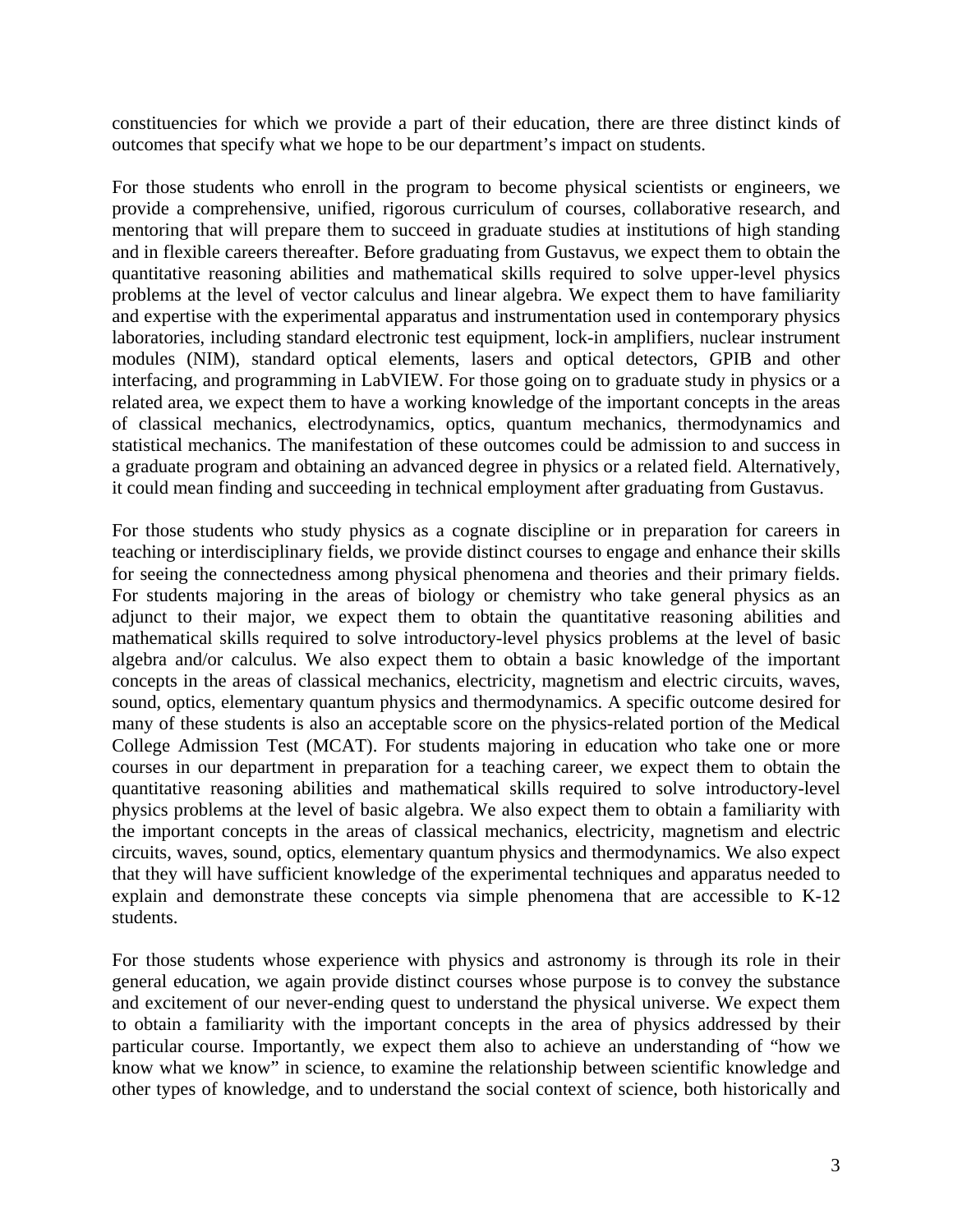contemporarily. We also expect them to obtain the quantitative reasoning abilities and mathematical skills required to solve introductory-level problems, related to the concepts that they have learned, at the level of basic algebra.

In a typical academic year, the Department of Physics enrolls about 500 students in its courses: about 100 of them in courses for general education; 150 of them in service courses for other majors; and the remainder in courses for the physics major.

Our vision for the future is to build upon the strong program that we have already developed, but to improve and expand it. Our specific goals are to:

- 1. Hire and retain a physics faculty of the size, breadth of training, shared sense of mission and teaching prowess to provide our students with the best undergraduate physics education in the nation.
- 2. Recruit annually a quality incoming class of students eager to major in physics.
- 3. Provide our students with better access to  $21<sup>st</sup>$ -century facilities, equipment and pedagogies in their courses.
- 4. Provide our students with increased and enhanced opportunities for participation in scientific research.
- 5. Provide our faculty and our students with closer connections to the world of science outside Gustavus.

## **1.2 Programs**

The Department of Physics offers either a major or a minor in physics. We also offer a major with honors that involves additional coursework, a minimum GPA requirement, and the writing and defense of an honors thesis.

The department is home to a chapter of Sigma Pi Sigma, the national physics honor society. Sigma Pi Sigma is a member honor society of the Association of College Honor Societies and a member of the American Institute of Physics. It exists to honor outstanding scholarship in physics; to encourage interest in physics among students at all levels; to promote an attitude of service of its members towards their fellow students, colleagues, and the public; and to provide a fellowship of persons who have excelled in physics. Nomination and election to membership are by the faculty, based upon a combination of student achievement in course work and research, and participation in department and activities associated with our chapter of the Society of Physics Students (SPS).

Within the broader curriculum of the College, physics faculty members are active participants in both Curriculum I and Curriculum II general education programs, including the FTS program.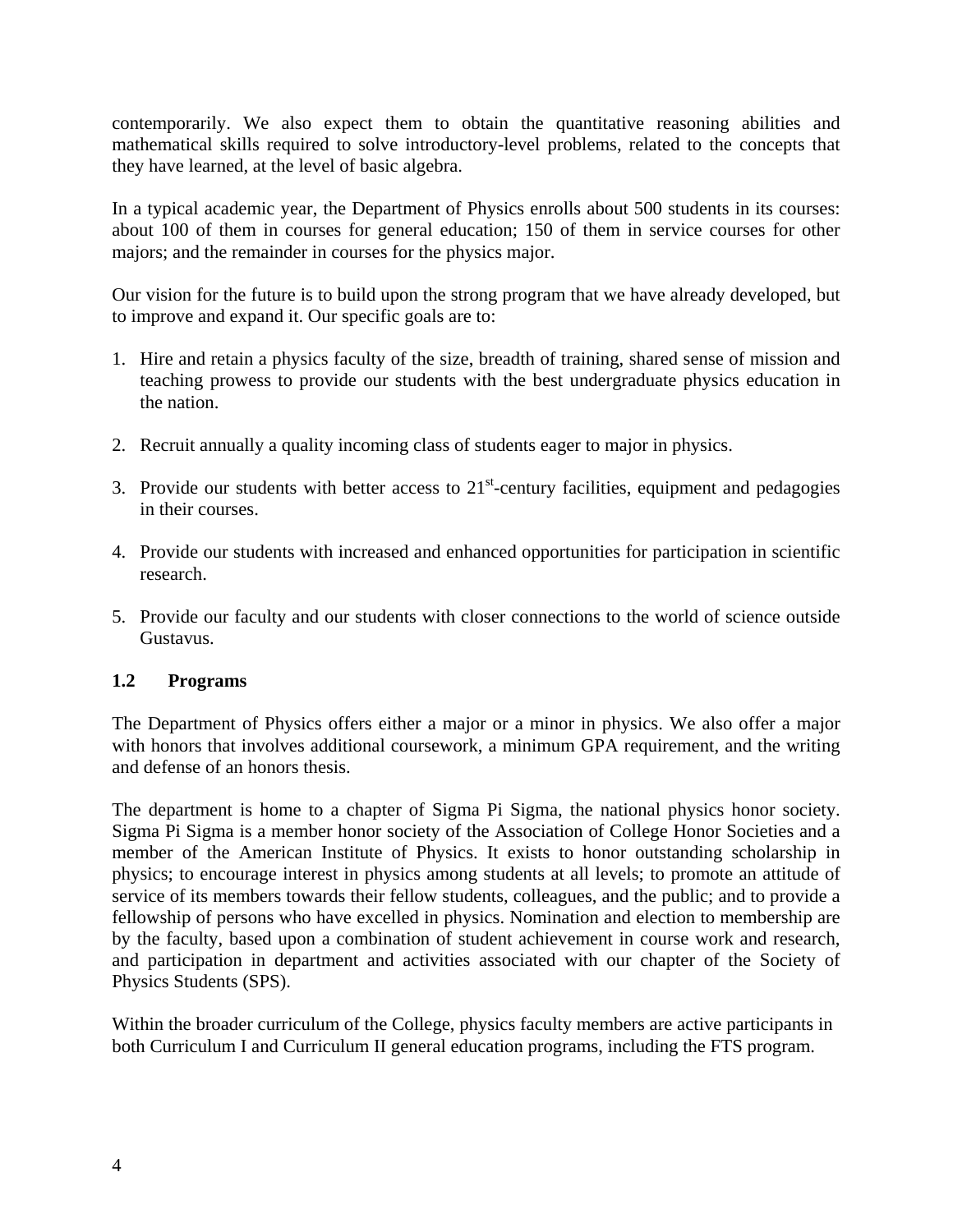### **1.3 Support relationships**

First and foremost, the physics department relies upon the **Admissions Office** to identify and recruit a quality incoming class each year. Without the fine work done by Mark Anderson and his staff, we would, literally, have no program.

We certainly rely upon the **Provost's office** to provide annual salaries and benefits sufficient to attract and retain faculty members of the highest quality. We also rely upon that office, currently by way of the **Kendall Center for Engaged Learning**, to provide funds for faculty development in order that each faculty member can have access to the resources necessary for professional development and enhancement. Without a talented and engaged faculty that is constantly improving, we cannot provide the best education for our students.

We rely upon the **College** to provide an annual **budget** sufficient to maintain the day-to-day operation of our department, in terms of facilities, lab equipment and supplies.

For decades, we have been forced to rely upon outside funding agencies, principally the **National Science Foundation** and its grant programs, to provide virtually all of our research facilities and the majority of our major laboratory equipment.

In the process of identifying outside grant opportunities and carrying out the work of grant writing and administration, we rely upon the assistance of the **Office of Corporate and Foundation Relations** in the Institutional Advancement Office. Bob Weisenfeld, despite his heavy workload, has always taken the time to work closely with the faculty members in our department in the proposal writing for and the administration of our outside grants. His assistance has been a great asset.

Within the College, although we essentially maintain our own departmental informationtechnology infrastructure in terms of hardware and software, we rely upon **Gustavus Technology Services** (GTS) for core services like network infrastructure and lecture-hall technology. We have also been forced for years to rely indirectly upon GTS, via the Instructional Infrastructure Advisory Committee (IIAC), for any major purchases or even routine replacement of computer hardware or software.

Within the academic program, we rely heavily upon the **Department of Mathematics and Computer Science** to provide the foundational mathematics courses needed by all of our student majors.

On the other side of the coin, the Department of Physics provides support in the form of service courses, including our General Physics sequence, which primarily targets students majoring in the departments of **Biology** or **Chemistry**, but also some **Education** majors and a few others, mostly in pre-health professions. We provide other service courses for Education majors, including PHY100 or PHY101, Physical World, and PHY102, Astronomy.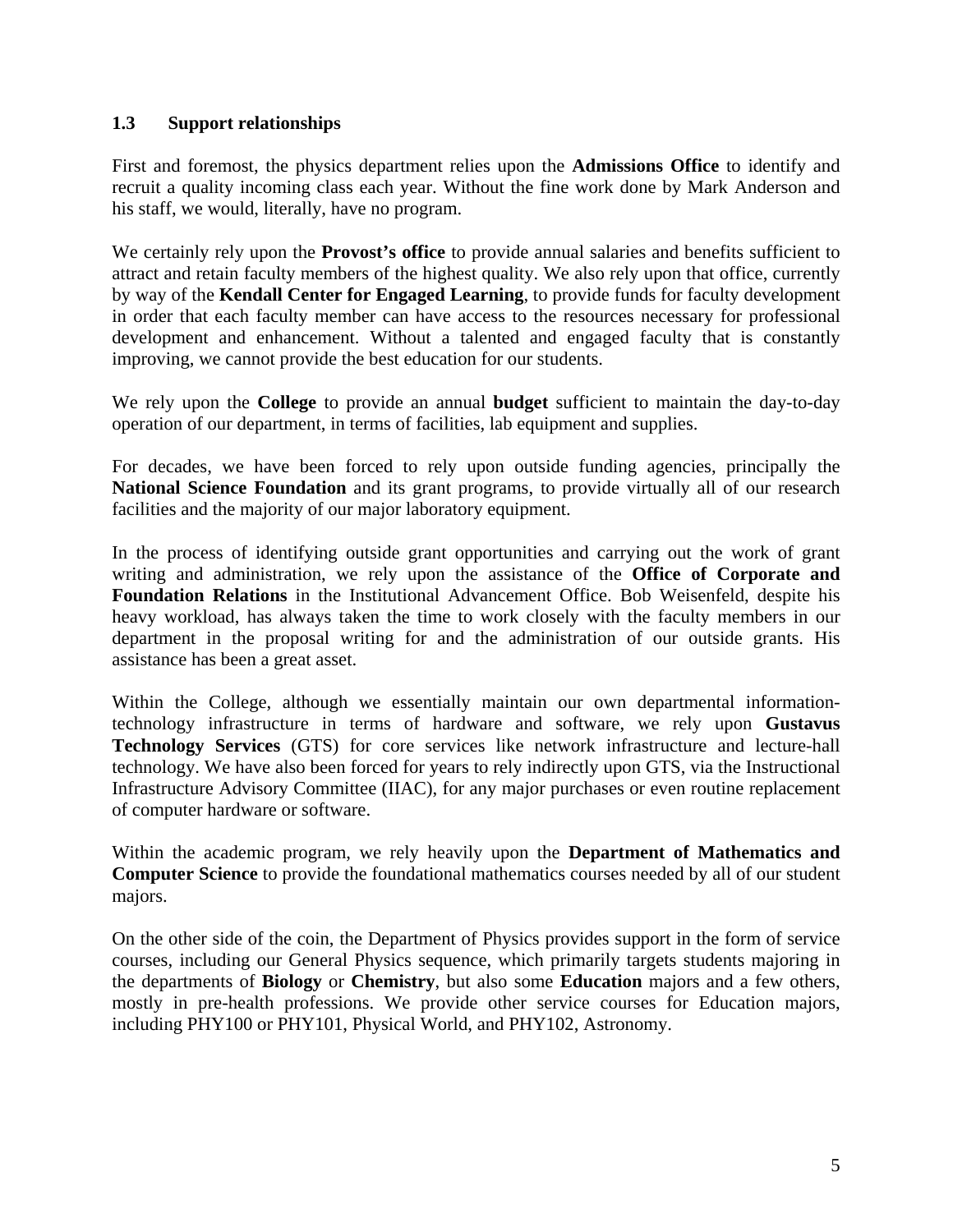## **Section 2 Strategic Review**

#### **2.1 Strategic issues**

This year the Department of Physics is undergoing its every-ten-year external review, and as a part of that process has produced a self-study document. Discussions within the context of the review and over the longer term have identified a number of issues that confront us in our continued quest to improve.

## **Strengths:**

Strengths of the department include a dedicated faculty, which has had stability and continuity for at least fifteen years. Since 1991, the Physics Department has also been well-housed and reasonably well equipped in the 64,000 square-foot Olin Hall of Physics, Mathematics, and Computer Science.

We have had incoming major classes of sufficient size, and have worked hard at the retention of student majors, so that we now graduate an average of 15 physics majors each spring. According to the annual reports from the Statistical Research Center at the American Institute of Physics (AIP), this number has put us in the top ten among baccalaureate intuitions nationwide in recent years. About 70% of our graduating majors go immediately on to graduate studies in physics or a related area (most often engineering). According to the data in the NSF WebCASPAR database, Gustavus ranked  $5<sup>th</sup>$  in the baccalaureate origins of Ph.D.s in physics (per 1000 enrolled students) during the five-year period 2001-2005, compared with all colleges and universities in the United States. (The top five institutions were, in order, Harvey Mudd College, Caltech, Reed College, MIT and Gustavus.) During that time period, 17 Gustavus alumni received a Ph.D. in physics. Historically, a similar number of our physics graduates go on to receive Masters' degrees and professional certification in some branch of engineering.

We have an active program of student/faculty research that has been supported by both internal and external funding. In the past decade that funding has exceeded \$650,000 in external (NSF and ACS) funds and \$50,000 in internal (Gustavus Presidential Student/Faculty Collaboration) funds. Our faculty members strive to be current, not only in their particular area of research expertise, but in the broader sense needed by those who teach at a liberal arts college. We therefore have a faculty that values its connections to professional societies, both those related to their research (e.g. APS, OSA, ASA, and IEEE) as well as those that represent the interests of the larger community of scientists and teachers (AAPT, CUR and AAAS). We constantly seek innovations in teaching pedagogy, and have implemented a number of the reforms that have been supported by the growing body of work in Physics Education Research (PER).

## **Weaknesses (internal):**

Gender diversity is a major issue for the physics community. Nationally women have been, and continue to be, underrepresented in most of the science, technology, engineering and mathematics (STEM) disciplines. Nowhere is the disparity greater than in physics. According to data from the AIP, in the graduating class of 2005 women accounted for just 20% of the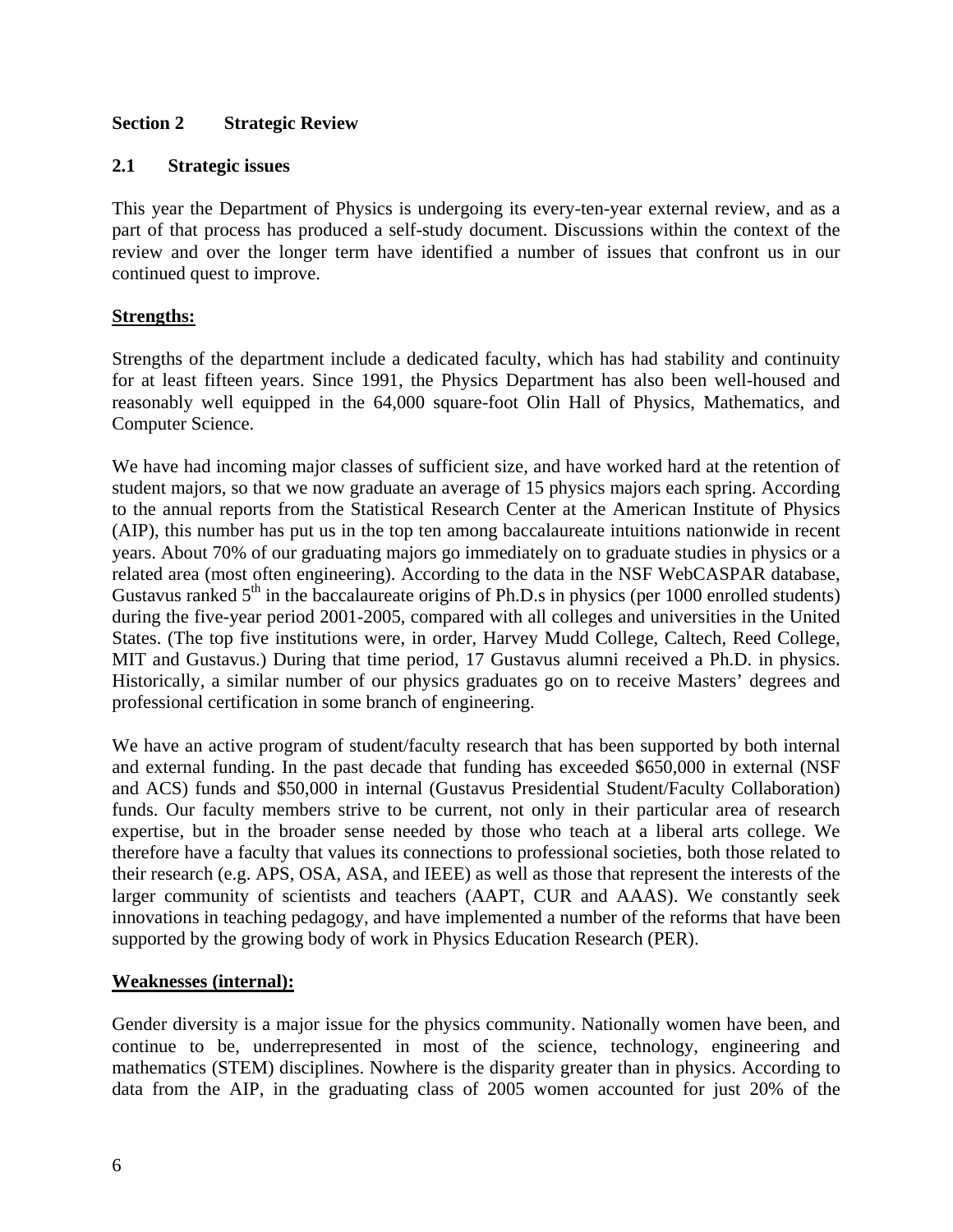bachelors' degrees granted. While this was an improvement from 1990, when women obtained just 15% of the undergraduate degrees in physics, it is still obvious that women in physics are in short supply. The same trend is reflected in the AIP statistics for the awarding of Ph.D. degrees in physics, where the percentage of degrees received by women was only 15% in 2005, up from 10% in 1990. However, the physics program at Gustavus has seen a notable increase recently in its number of women graduates, and in the number of alumnae who are pursuing advanced degrees in physics or a related area. In the classes of 2003-2005, Gustavus graduated 7 women physics majors, accounting for just 15% of our majors. However, from 2006-2008, we graduated 13 women in physics, accounting for 31% of our majors. Nevertheless, we find the recruitment and retention of women majors to be a particular challenge for an all-male faculty. We believe that we could do significantly better in this area if we were able to hire a woman physicist into a permanent position on our faculty. Given the increasing number of women students in our department, it is important to have someone who can be both their role model and mentor.

Although we have had tremendous continuity by having the five tenured members of the department teach together for 15 years, the College's regularized sabbatical-leave program has meant that, in five out of every seven years, we need to hire a temporary leave-replacement adjunct to cover the teaching load of one of our faculty members on leave. In any particular year, this leaves us subject to the vagaries of the hiring market in physics. The results here have been uneven, and clearly one of our weaknesses has been the need to hire temporary, usually earlycareer faculty to teach. While the department does play a positive role within our profession in the sense that we mentor young teachers who frequently go on to get tenure-track jobs elsewhere, the impact of their teaching on our students has not always been quite so positive.

Another potential weakness of our faculty is the fact that all of us are experimentalists. (In physics, the distinction between experimentalists and theorists is well defined.) The lack of a theorist on our faculty may limit the number of research projects available to students whose interests tend toward theory.

In terms of obtaining major equipment for our teaching labs, we have had to rely almost entirely on outside grant funds and internal matches. Within the College, the annual operating budget for the department has been essentially flat funded since 1991. Taken together, our equipment and supplies budgets (which contain the only real discretionary money in the entire budget) total about \$13,000. Currently our Electronics Lab, which was constructed and equipped almost entirely under the auspices of a 1992 NSF-CCLI grant, is woefully in need of a  $21<sup>st</sup>$ -century upgrade in terms of both layout and equipment.

Our repair budget is insufficient to fix anything major in the way of equipment, and so we have, from time to time, relied on discretionary funds from the Deans' office to cover major repairs. Additionally, we have no line for the purchase of any significant computer hardware. At Gustavus, all requests for computer hardware for departments must be channeled through a faculty committee (the Instructional Infrastructure Advisory Committee, IIAC) which has an annual budget of around \$100,000 to cover all requests for hardware from all departments, including faculty and staff offices, classrooms, and instructional labs. So, while we have enough funds to meet the annual needs for laboratory consumables and supplies and for the day-to-day operation of the department, we have no alternative but to rely on the uncertainty of a dwindling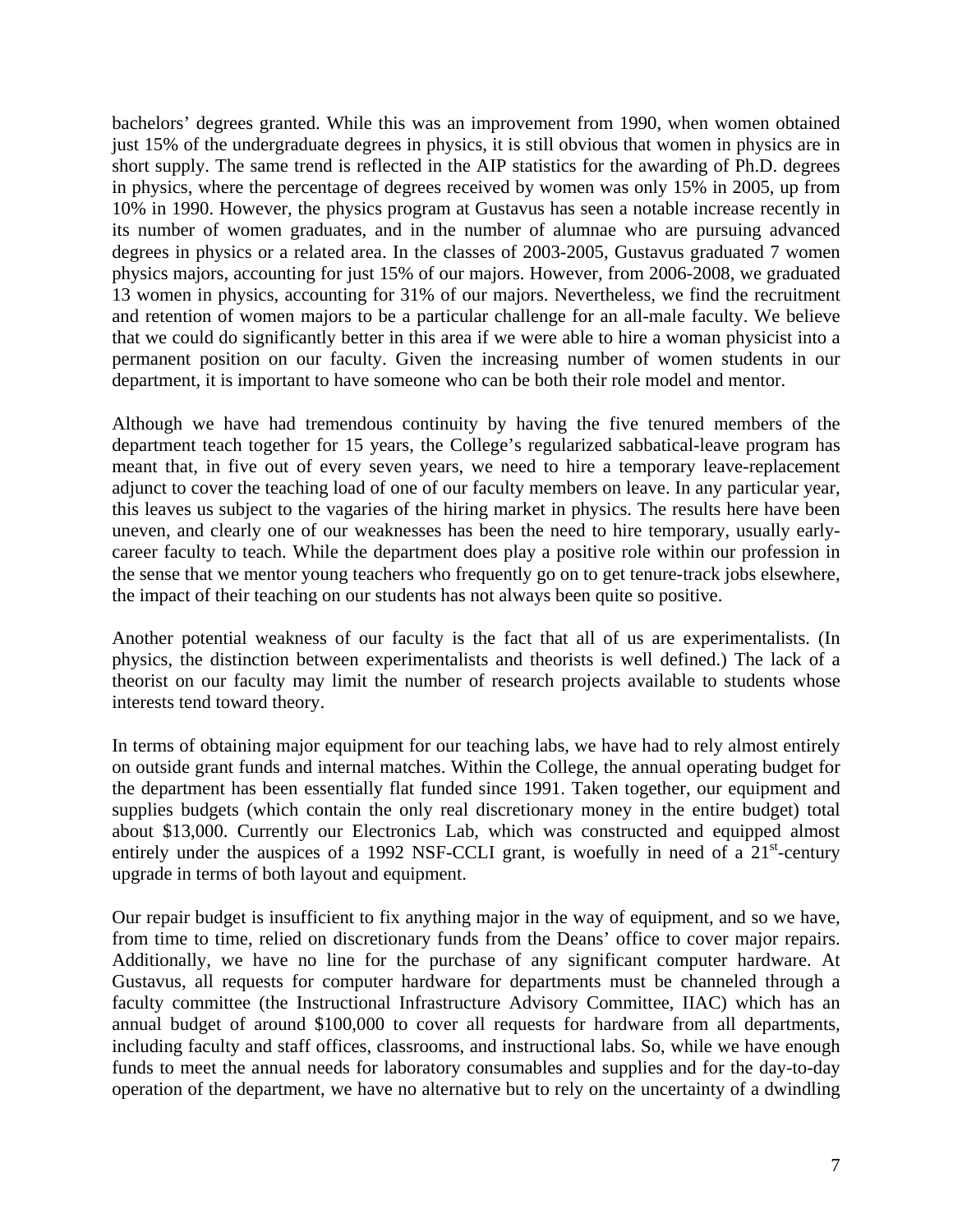pool of NSF funds if we hope to modernize our laboratory infrastructure in any meaningful way. We can't even count on keeping the computer equipment in our labs up to date, and have to hope that, when the need becomes urgent, the IIAC will have enough funds to enable us to limp along, often with slightly newer computers recycled from some other department or office on campus. in terms of long–term, site-license purchases for computer software, we have nowhere to turn for money, except perhaps to beg from the Director of GTS.

Faculty members striving to stay current in their discipline in terms of research, teaching pedagogy and issues at the intersection between science and society, need to be actively involved with their colleagues in professional societies. In addition to expensive membership dues, this necessitates travel to professional meetings on a regular basis. The increasing costs of travel, registration and lodging for such meetings means that the current Gustavus support for faculty travel (\$500 per year, at present administered by the Kendall Center) is almost a joke. Even when supplemented by an additional \$700 (which is available if one is presenting a paper or chairing a session at the meeting), these funds do not fully cover the cost of traveling to one national meeting a year.

Within the physics department, and for College faculty as a whole, there is a recruitment, retention, and morale issue over the declining state of Gustavus faculty compensation in comparison to our peer institutions. An almost 25-year-old goal from the College's Board of Trustees, renewed by the Administration ten years ago, was to achieve average salaries for all ranks at the 80<sup>th</sup> percentile of baccalaureate schools nationwide. We moved very close to that goal in 2001 (when we were approximately \$160,000 shy of the goal in what was a \$9.5M salary budget), but have receded swiftly in recent years. Today we are closer to the 70<sup>th</sup> percentile (and about \$1.6M behind the goal in a \$13M salary budget). While in 2001 two Professors - one at St. Olaf and one at Gustavus - would have made essentially the same salary, today the Gustavus Professor averages \$10,000 less per year. Additionally, those employees at Gustavus who need family health insurance coverage must pay over \$9,000 per year for the employee's share of the premium, about double the average for employees at other Minnesota private colleges.

In our major curriculum, there is a weakness in the articulation of the mathematical preparatory courses and our students' physics courses. All students complete MCS121 and MCS122, Calculus I and II, and then, at present, must take MCS222, Multivariable Calculus. MCS222 does cover topics that our students need to learn, but is too heavy in terms of mathematical theory and proofs, and not as applied as we would like it to be. We have had to abandon altogether having our students take MCS221 Linear Algebra because of its emphasis on theory and proofs, and instead offer our own course in mathematical methods, PHY230, which covers topics in linear algebra and differential equations.

Research opportunities for our students on campus during the academic year are severely limited by the constraints of the heavy academic loads they carry and their many outside commitments (music, athletics, forensic, etc.) Research opportunities are also limited by the workload of the faculty, who are actively involved in faculty governance and committees in addition to teaching full time.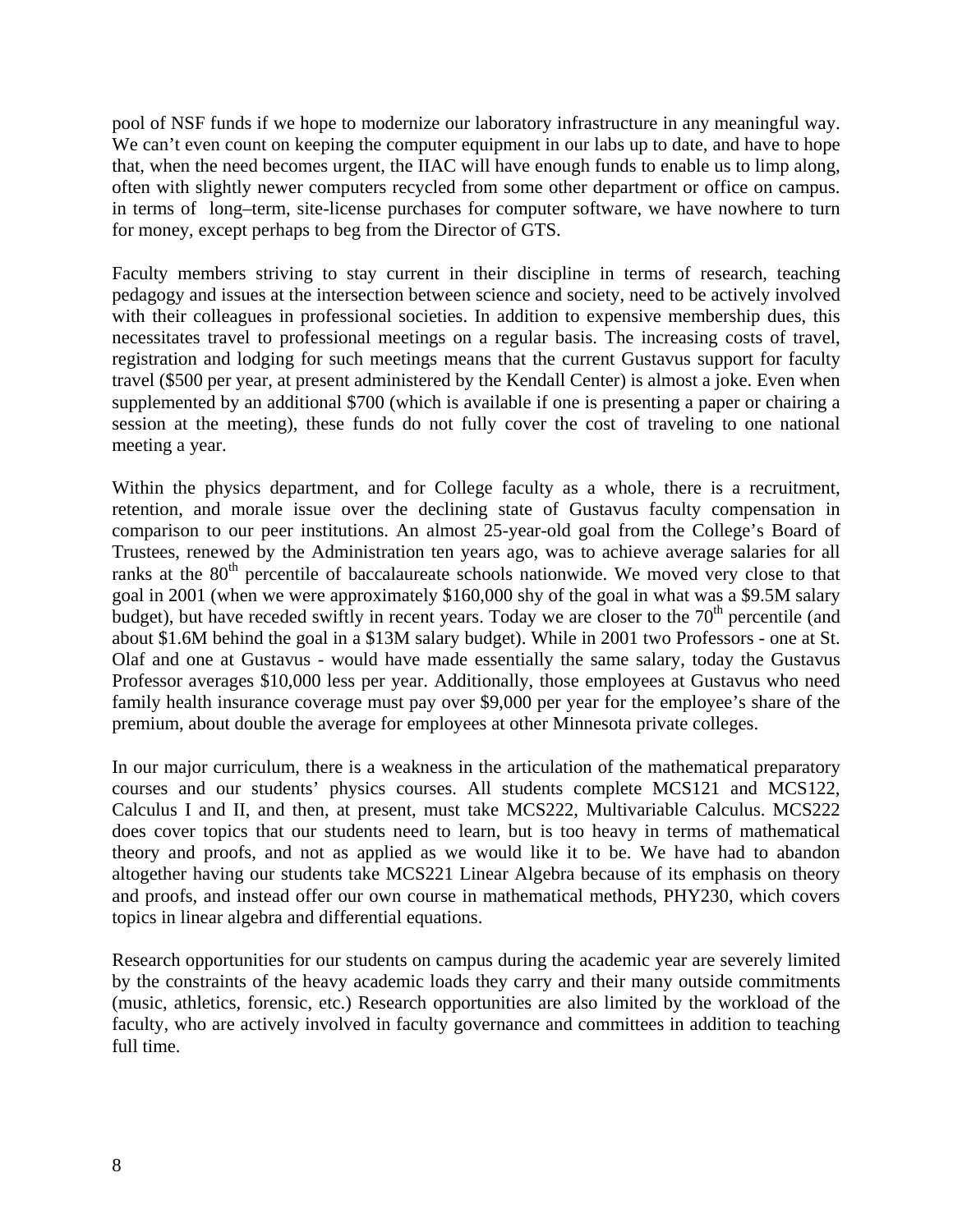### **Opportunities:**

The department has recently hired Dr. Jessie Petricka (B.A. Carleton, Ph.D. Yale, currently a postdoctoral researcher at Duke), who will start in a tenure-track position in Fall Semester 2009. His expertise in experimental atomic and molecular physics and his plan to build a laboratory producing beams of ultracold atoms and molecules in Olin Hall are exciting prospects for broadening our faculty expertise and providing more research opportunities for our students.

Our sincere desire to hire a female faculty member led us to apply in 2008 to the Henry Luce Foundation for a Clare Booth Luce Professorship in physics. Our pre-proposal was successful, and we were invited as one of four schools in the nation to submit a full proposal to the foundation. The proposal was completed in July of 2008, following an encouraging site visit from two members of the foundation's board. We were originally informed that two professorships would be awarded for hiring this year, with the positions to begin in fall 2009. However, the board's meeting to decide on awards did not take place until late October 2008, by which time their endowment had suffered a setback in the stock market crash. They did not award any professorships that could be hired this year, but did award one (to another institution) that will be hired next year to start in fall 2010. Significantly, however, we were told that our full proposal (modified if we choose to do so) will be resubmitted for consideration by the foundation's board during 2009.

The PER results which continue to be refined and reported in such forums as AAPT conferences, offer our faculty members and students the chance to benefit from changes in pedagogy that have been proven to teach more students more effectively in more ways. The ability to better reach and teach diverse styles of learners is an opportunity to improve the education that we provide.

The NSF CCLI grant program presents us with a possible funding source to upgrade our teaching labs and, in particular, our Electronics lab.

The NSF RUI and MRI programs continue to offer us possible avenues to pursue funding for research equipment and summer stipends for our faculty and students.

The Gustavus Faculty/Student Collaboration grants provide an opportunity for some of our faculty members and students to work together on advanced research projects in the summers.

For our department and for the Natural Science division as a whole, our annual Nobel Conference is a tremendous opportunity to focus our attentions and those of our students and the public on important issues in science. Recent conferences have been outstanding, and with newly endowed funding and new leadership now in place, we are excited about the prospects for the future of this signature event.

Membership and participation in organizations like AAPT and AAAS provide us with increasing opportunities to engage at the intersections of science and society. This engagement improves the quality of our teaching within the context of the liberal arts.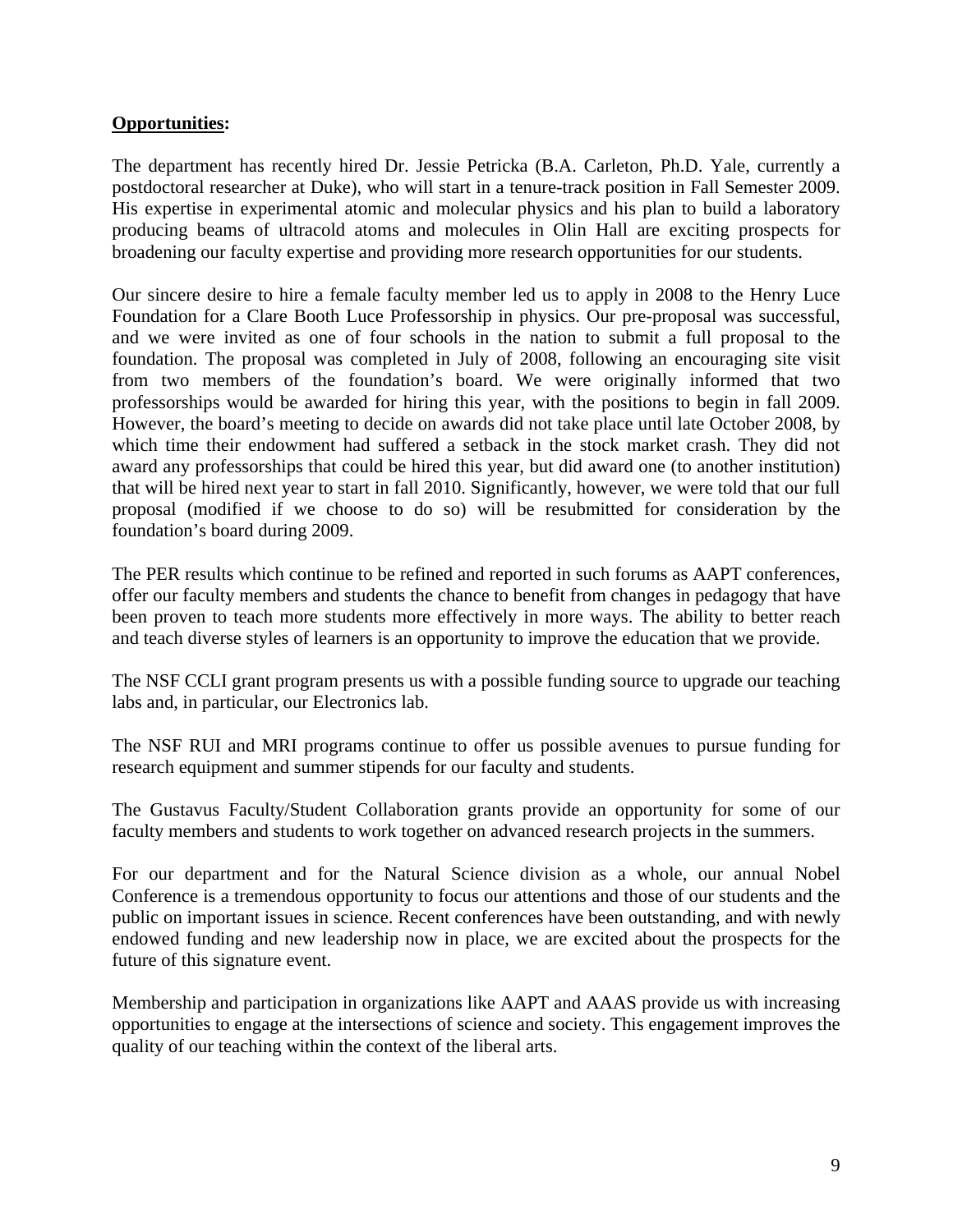## **Challenges (external):**

Science in general and physics in particular are dynamic disciplines. Both for the quality of our teaching and for our advising on potential career options, it is important for our faculty to remain current and to keep in touch with rapidly changing subdisciplines within physics.

High-school graduates today come to us with very different backgrounds, learning styles, and career aspirations than they did just a decade ago. We as a faculty need to learn how to adjust our instruction methods to be most effective with the students we have.

Although Gustavus' program is ranked  $10<sup>th</sup>$  in the nation for the annual production of undergraduate physics majors, other schools appearing in the top 20 include Carleton, St. Olaf, Bethel, and Grinnell, all of which are similar schools, very near geographically and, in some sense, in competition for prospective students who seek to major in physics.

Although the use of technology is now ubiquitous in the teaching of physics, not all of its uses lead to effective teaching and learning. It is important for our faculty members to be current in the PER studies that evaluate the uses of technology.

The economy at large and the state of the College budget in particular, present formidable challenges in any attempt to plan strategically for our future. Clearly more resources are needed, but neither the potential sources nor the time frame for obtaining them is clear.

#### **2.2 Barriers**

The most significant barriers to achieving our goals are budgetary ones. Our faculty members are increasingly underpaid in comparison with peer schools.

Our equipment budgets are an order of magnitude too small to carry out needed upgrades to our aging laboratories and equipment.

There are insufficient finds to provide our department with regular replacement of its computer equipment. We are given no budget of our own to buy them. Computers purchased with College funds are somehow not considered to be "equipment", although that is certainly not the case with purchases made under the auspices of external grants from agencies like NSF. This College policy stems in part from the archaic notion that, in order to be supportable, all computer hardware has to be identical or purchased from the same vendor. (Such is patently not the case in the purchases made by the College today.) It also stems in part from a single director who historically has shown the desire to gain increasing control over everyone else's budget and staff.

The Gustavus Faculty/Student Collaboration awards, while serving as a nice bridge for faculty members who want to try a new area of research in an area that has yet to obtain outside funding, are of insufficient duration or dollar amount to attract our best students. They pay for only eight weeks of summer work at \$400 per week for a total of \$3200. They provide room but not board. On the other hand, the outside summer research opportunities available to our students at other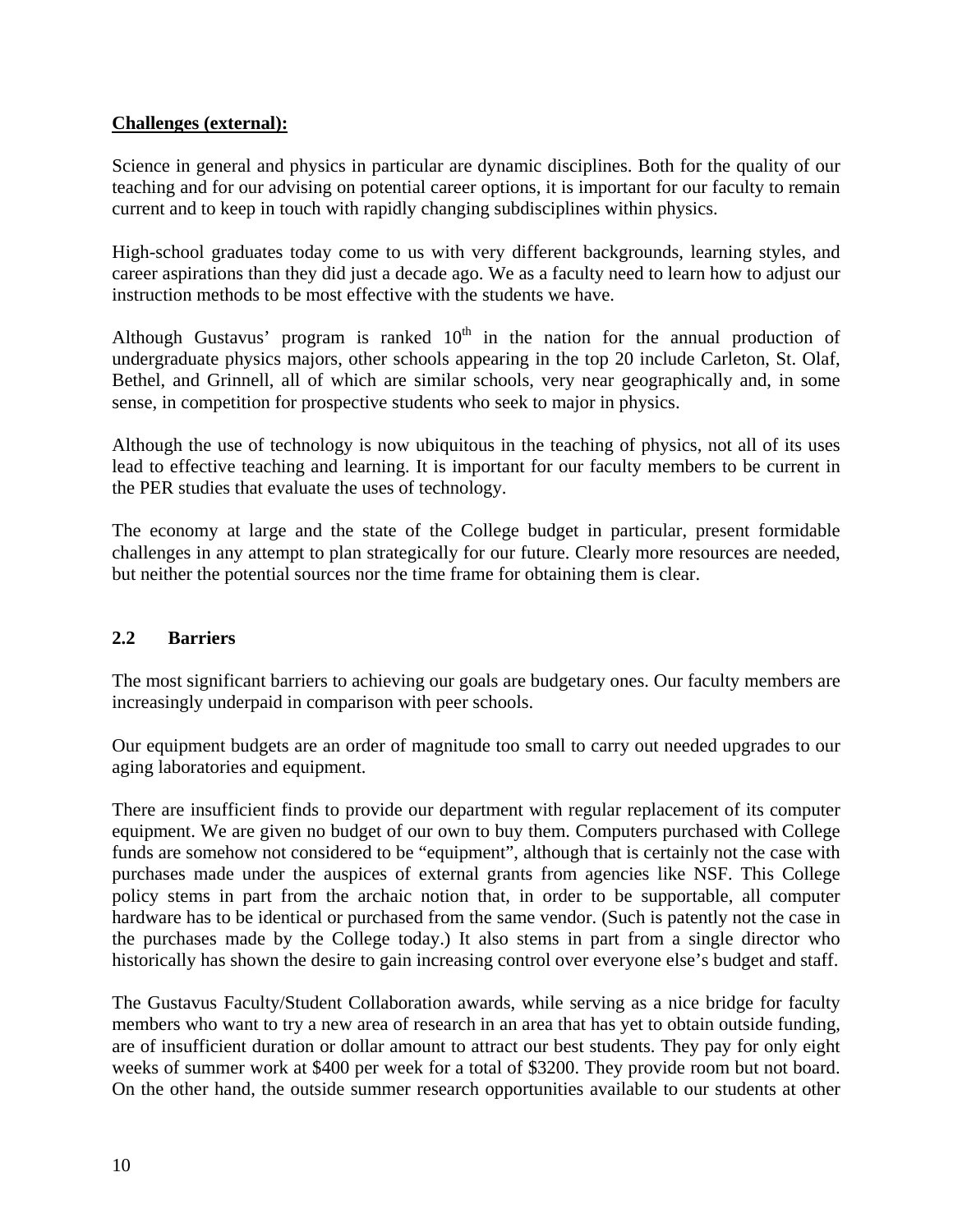colleges and universities through NSF, DOE or other agencies are all ten-week awards that pay \$4000-5000 per summer along with travel costs, room and board.

After an across-the-board 3% budget cut in 2003, there is no longer any money in the department budget for a colloquium and outside-speakers program, and our entertainment line is not even sufficient to cover the annual cost of taking our visiting speakers to dinner.

Faculty workloads make research work almost impossible to carry out during the academic semesters, and the uncertainties in procuring funding make summer research difficult as well.

Travel costs make faculty attendance at professional-society meetings difficult. Furthermore, the cost of membership dues for the number of societies to which each faculty member should belong has increased tremendously over the past decade while our department budget has remained flat.

Concerns over declining high school graduating class sizes, coupled with the increasing costs of Gustavus tuition, make recruitment of future classes of students more difficult.

Gender trends in physics enrollment show little sign of improvement, with fewer than 25% of the potential majors in our first-year, introductory physics class being women, even though the gender balance of the College as whole is almost the reverse.

#### **Section 3 Strategic Initiatives and Recommendations**

## **Goal 1: Hire and retain a physics faculty of the size, breadth of training, shared sense of mission and teaching prowess to provide our students with the best undergraduate physics education in the nation.**

Strategic Initiative 1.1 - Increase Gustavus faculty salaries to the level at which the average salary for each rank is at or above the 80<sup>th</sup> percentile of all baccalaureate institutions nationwide, and maintain this level.

Strategic Initiative 1.2 - Decrease the employee portion of the premium for medical insurance to the average level paid by employees of Minnesota private colleges.

Strategic Initiative 1.3 – Working together with the Office of Corporate and Foundation relations, obtain a Clare Booth Luce Professorship in order to hire a female, tenure-track faculty member in physics. Because such professorships are only granted for new (not replacement) positions, she would be the sixth tenure-track member of the department.

Strategic Initiative 1.4 – After obtaining the Luce Professorship, hire a seventh, full-time, tenure track faculty position in physics, and use it to cover all annual sabbatical leaves in the department. Having seven persons on a seven-year leave cycle would mean that there would be six, full-time faculty members to teach every year. We would avoid the expenditure of time,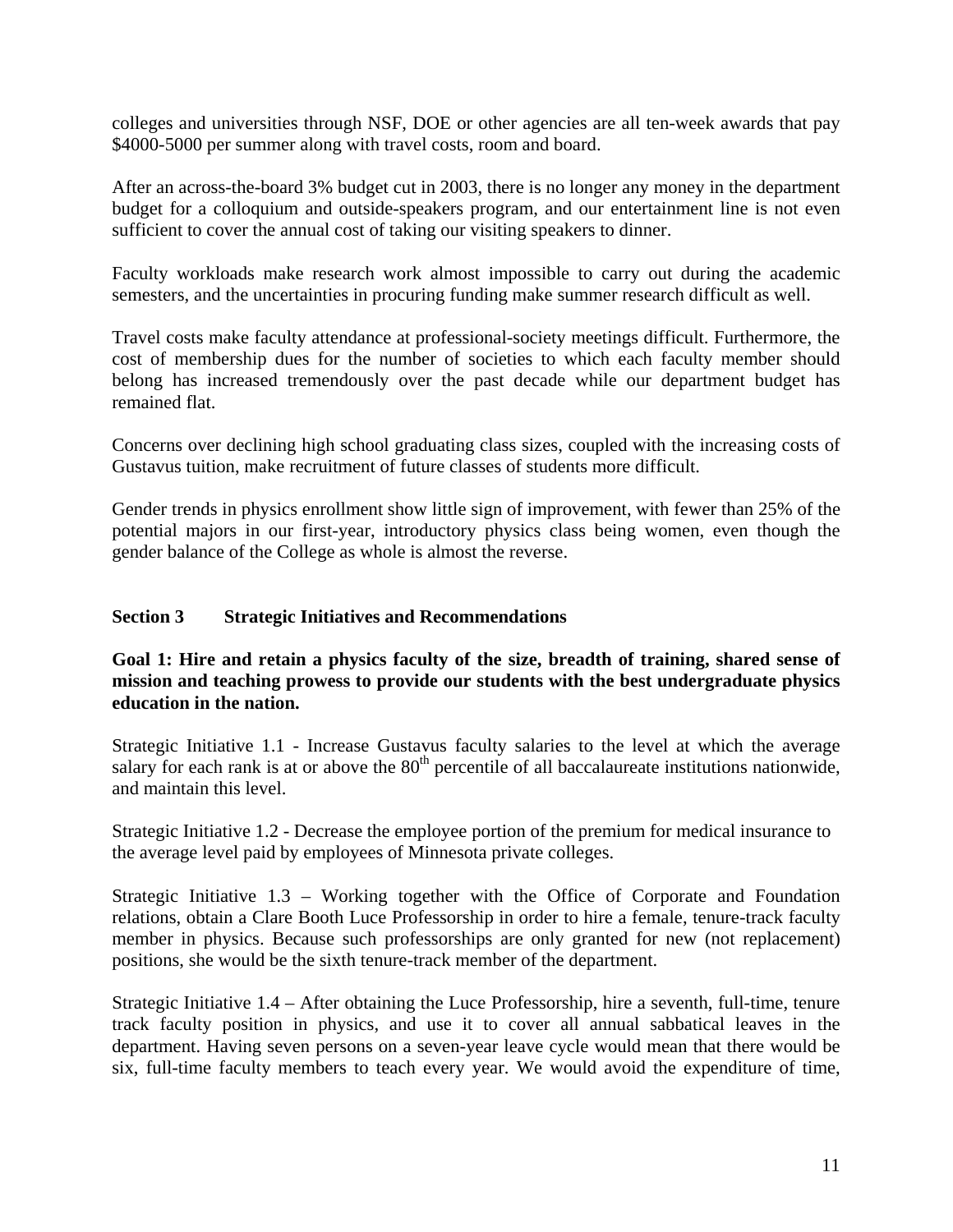money and effort to hire a visiting faculty member in six out of every seven years, and our program would be fully staffed by competent, experienced teachers.

Strategic Initiative 1.5 – Increase faculty travel funds to allow each faculty member to attend at least one national research organization (APS, OSA, ASA, etc.) meeting per year. In reality, travel to one national meeting costs between \$1200-\$1500.

Strategic Initiative 1.6 – Increase faculty travel funds even further to allow each faculty member to also attend at least one national AAPT or AAAS meeting per year. In reality, travel to one national meeting costs between \$1200-\$1500.

### **Goal 2: Recruit annually a quality incoming class of students eager to major in physics.**

Strategic Initiative 2.1 – Work more closely with the Office of Admissions to identify ways in which our faculty members and our current students can partner with them in marketing and outreach to prospective students.

Strategic Initiative 2.2 – Work with the St. Peter School District and others in the area to establish a more regular and robust program of outreach sending our faculty and students to schools to interact with K-12 students in order to encourage interest in the sciences and physics in particular.

## **Goal 3: Provide our students with better access to 21st-century facilities, equipment and pedagogies in their courses.**

Strategic Initiative  $3.1$  – Create a restricted endowment for scientific equipment, to be shared across the Natural Science division of the College. The amount of this endowment should be around \$2M, yielding about \$90,000 per year for the purchase and repair of major pieces of equipment, including computers. The chairs of the departments in the division would meet annually to plan for equipment purchases, and a regular cycle could be established allowing for advanced planning. Additionally, the College should implement and fund a plan for the regular maintenance and repair of scientific equipment, at the level of 10% of each department's annual equipment budget.

Strategic Initiative 3.2 – Remodel several of the teaching rooms in Olin Hall (in particular the lecture hall, Olin 103, and our Electronics Lab, Olin 213) to make them more suitable for instruction using modern classroom pedagogies that involve cooperative learning exercises.

Strategic Initiative 3.3 – Increase faculty travel funds to allow each faculty member to also attend at least one national AAPT or AAAS meeting per year. (This is identical to Strategic Initiative 1.6.)

Strategic Initiative 3.4 – Add a computer equipment line to the physics department annual budget sufficient to allow us to implement a 4-year replacement cycle.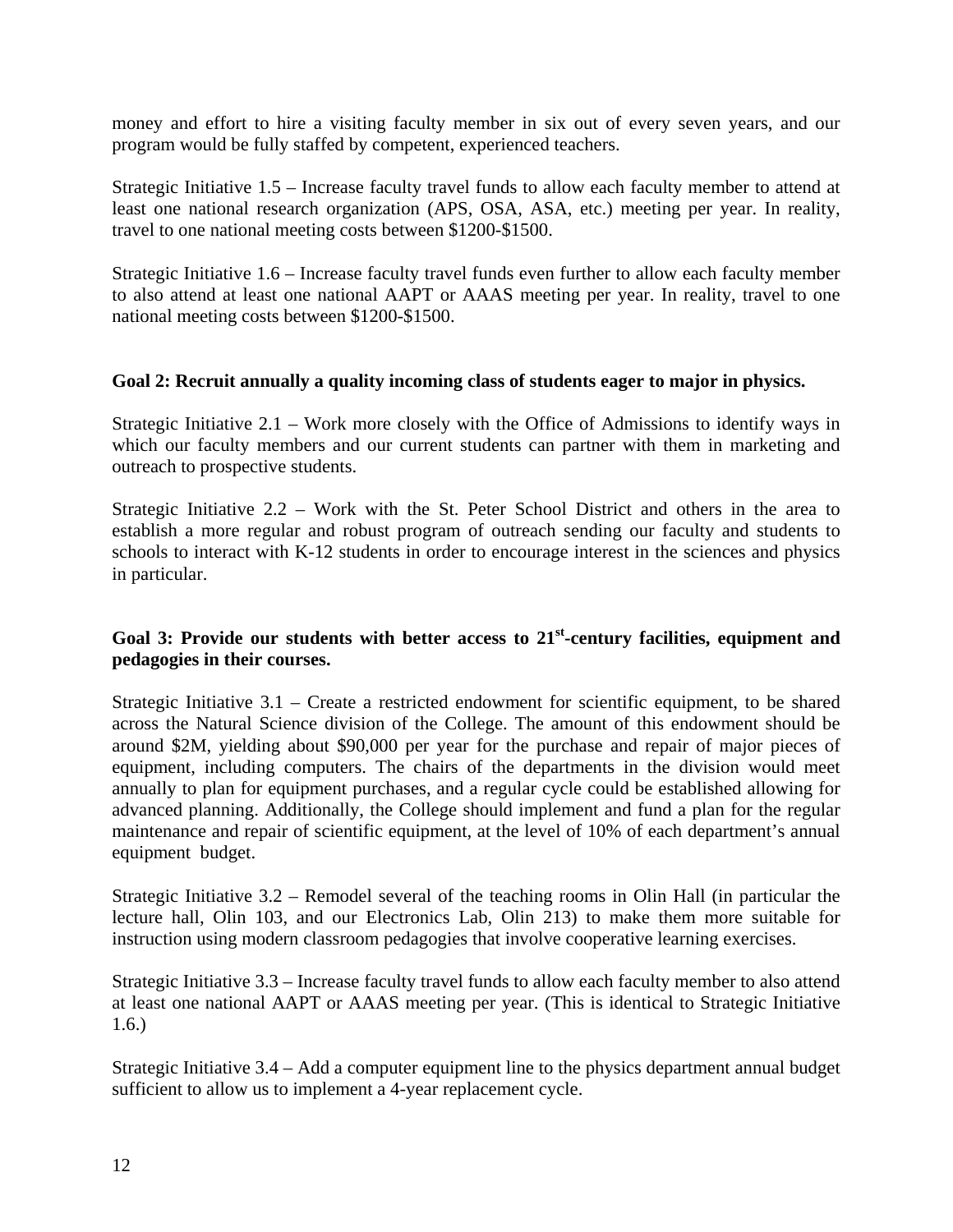### **Goal 4: Provide our students with increased and enhanced opportunities for participation in scientific research.**

Strategic Initiative 4.1 – Under the auspices of the Gustavus Faculty/Student Collaboration grants, provide increased availability of student summer stipends for conducting collaborative summer research projects with our faculty members. These should include ten weeks of summer salary (at a rate competitive with the money offered at NSF sponsored REU's across the country) along with ten weeks of room and board at the College.

Strategic Initiative 4.2 - Provide an annual budget line for our best student majors who have done significant research projects to allow them to attend a national research meeting (APS, OSA, ASA, etc.). This should cover two students annually at a cost of \$1000 each in 2009 dollars.

Strategic Initiative 4.3 – Work together with the Office of Corporate and Foundation Relations to identify and secure more outside grants for scientific equipment and research.

Strategic Initiative 4.4 – Increase faculty travel funds to allow each faculty member to attend at least one national research organization (APS, OSA, ASA, etc.) meeting per year. (This is identical to Strategic Initiative 1.5.)

### **Goal 5: Provide our faculty and our students with closer connections to the world of science outside Gustavus.**

Strategic Initiative 5.1 – Increase the department's annual budget to include a line to fund a program of colloquia given by visiting speakers. Such a budget should provide for four speakers annually (two per semester) at a cost of around \$1000 each in 2009 dollars. This includes the cost of their travel, honorarium, and meals while they are here.

Strategic Initiative 5.2 – Provide an annual budget line for some of our upper-division student majors to attend an annual AAPT or AAAS meeting. This should cover four students annually at a cost of \$1000 each in 2009 dollars.

Strategic Initiative 5.3 – Work with the St. Peter School District and others in the vicinity to establish a more regular and robust program of outreach sending our faculty and students to area schools to interact with K-12 students and encourage interest in the sciences. (This is identical to Strategic Initiative 2.2.)

Strategic Initiative 5.4 – Increase the physics department's Dues and Memberships budget line by \$800 annually to allow all faculty members to become members of the AAAS or other professional societies.

Strategic Initiative 5.5 – Increase faculty travel funds even further to allow each faculty member to also attend at least one national AAPT or AAAS meeting per year. (This is identical to Strategic Initiatives 1.6 and 3.3.)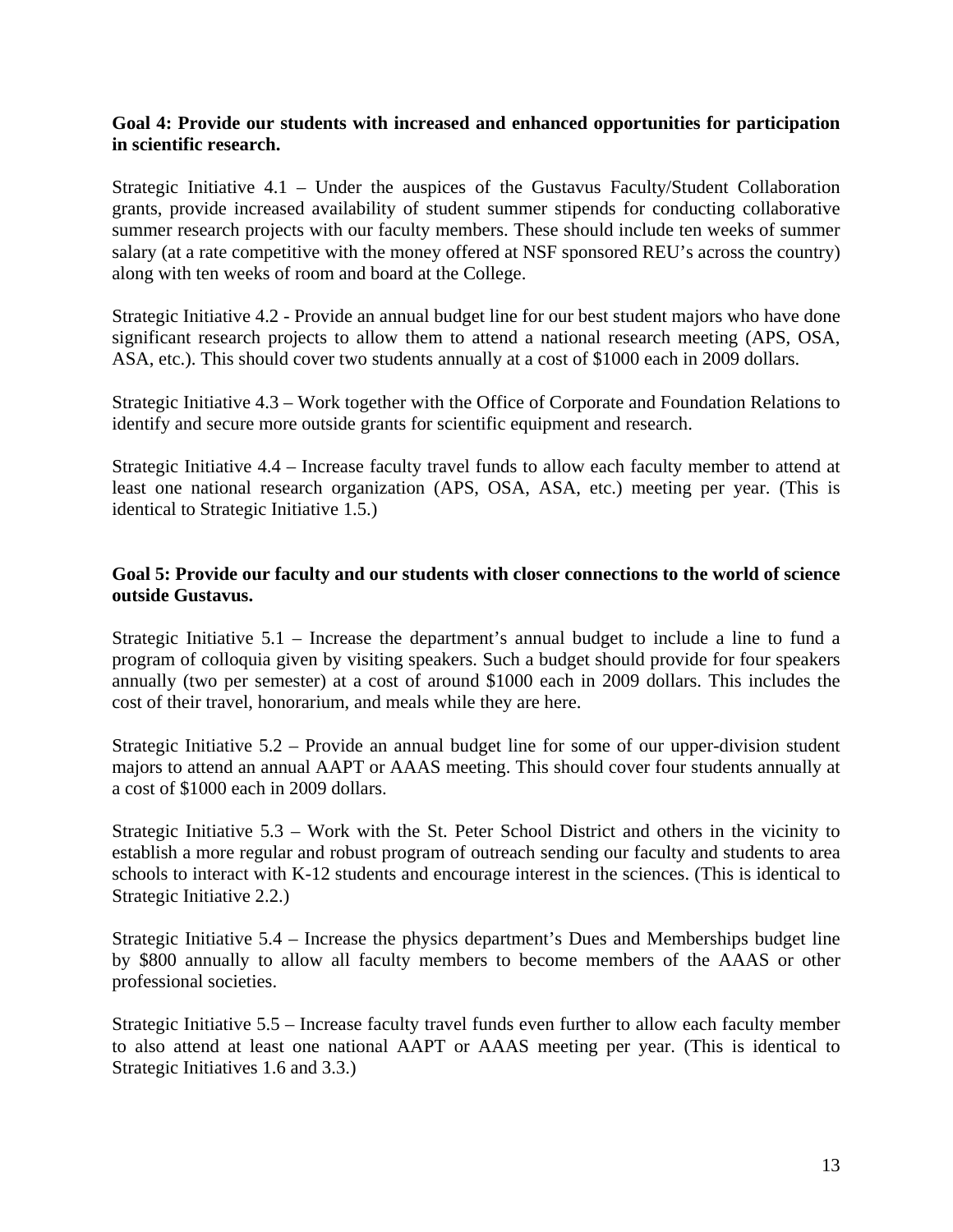#### **Section 4 Assessment**

### **Goal 1: Hire and retain a physics faculty of the size, breadth of training, shared sense of mission and teaching prowess to provide our students with the best undergraduate physics education in the nation.**

Strategic Initiative 1.1 will have been met when the annual AAUP salary report published in the March-April issue of *Academe* reveals that the average salary at each rank for faculty members at Gustavus is at or above the  $80<sup>th</sup>$  percentile of the reporting baccalaureate institutions nationwide.

Strategic Initiative 1.2 will have been achieved when a survey of the member schools of the Minnesota Private College Council reveals that the premium for medical insurance paid by Gustavus employees is at or below the average level paid by employees of all Minnesota private colleges.

Strategic Initiative 1.3 will have been achieved when the College has obtained a Clare Booth Luce Professorship and hired a female, tenure-track faculty member in physics to fill that position.

Strategic Initiative 1.4 will have been achieved when the College has hired a seventh, full-time, tenure track faculty member in physics.

Strategic Initiative 1.5 will have been achieved when the College's annual faculty travel allowance has increased to \$1500 per person.

Strategic Initiative 1.6 will have been achieved when the College's annual faculty travel allowance has increased to \$3000 per person.

#### **Goal 2: Recruit annually a quality incoming class of students eager to major in physics.**

Strategic Initiative 2.1 will have been achieved when the incoming class of first-year students includes an enrollment of 50 students in Classical Physics I.

Strategic Initiative 2.2 will have been achieved when Gustavus physics faculty and/or students make (or host) at least six annual visits to (or by) K-12 classes.

# **Goal 3: Provide our students with better access to 21st-century facilities, equipment and pedagogies in their courses.**

Strategic Initiative 3.1 will have been achieved when there is in place a \$2M restricted endowment for scientific equipment, to be shared across the Natural Science division of the College, and when each science department budget also contains an annual equipment-repair line equivalent to 10% of its major equipment line.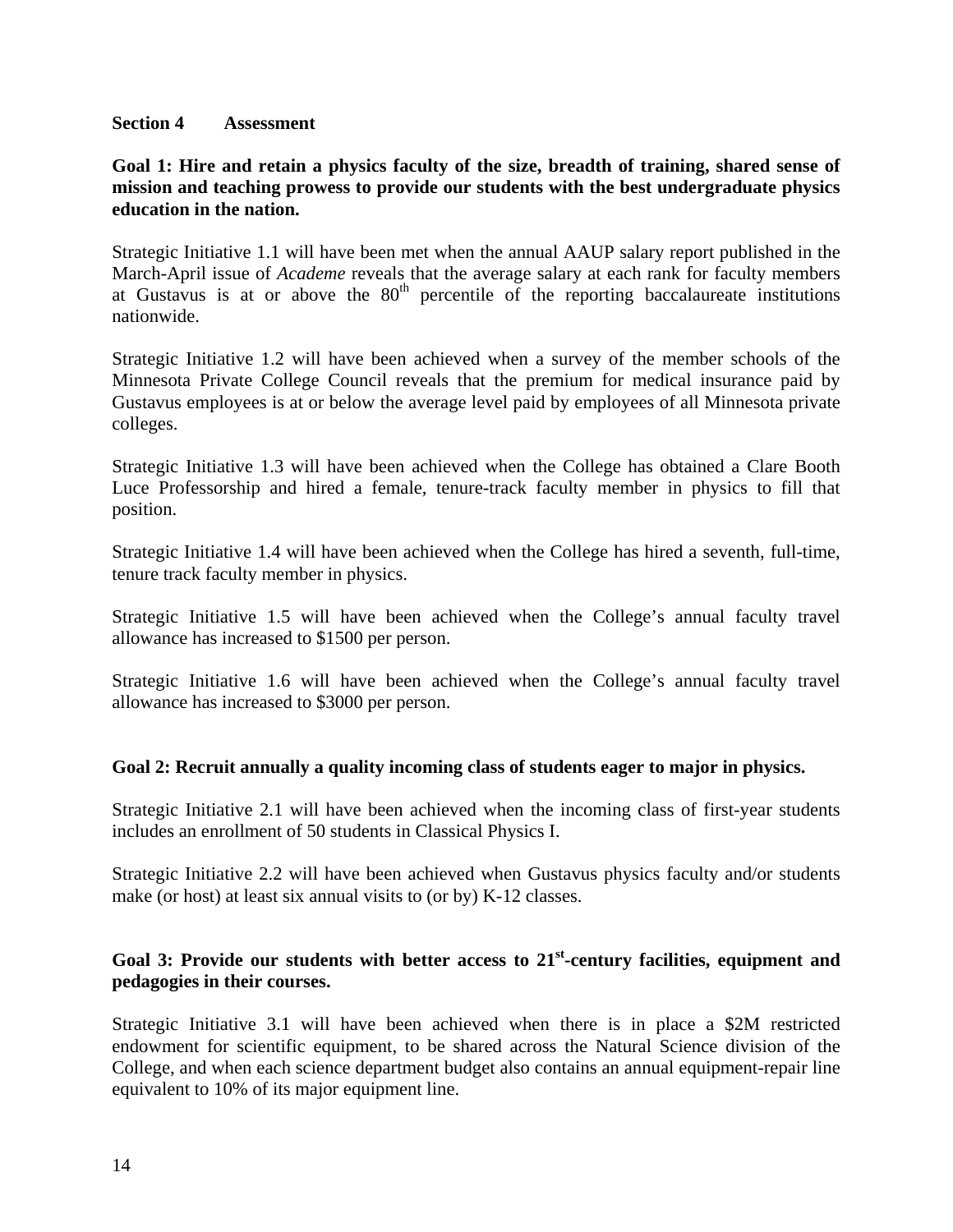Strategic Initiative 3.2 will have been achieved when Olin Hall rooms 103 and 213 have been remodeled.

Strategic Initiative 3.3 will have been achieved when the College's annual faculty travel allowance has increased to \$3000 per person.

Strategic Initiative 3.4 will have been achieved when the Physics Department annual budget contains an additional, \$6,000 line for the purchase of computer hardware.

### **Goal 4: Provide our students with increased and enhanced opportunities for participation in scientific research.**

Strategic Initiative 4.1 will have been achieved when there are one or more Gustavus Faculty/Student Collaboration grants available annually to students majoring in physics, each providing \$4,000 (in 2009 dollars) for ten weeks of work along with ten weeks room and board at the College.

Strategic Initiative 4.2 will have been achieved when the physics department has an additional annual budget line of \$2000 for student travel to national research-society meetings.

Strategic Initiative 4.3 is an ongoing one, and will have been partially achieved whenever the department secures NSF CCLI or RUI grant funds.

Strategic Initiative 4.4 will have been achieved when the College's annual faculty travel allowance has increased to \$3000 per person.

### **Goal 5: Provide our faculty and our students with closer connections to the world of science outside Gustavus.**

Strategic Initiative 5.1 will have been achieved when the physics department has an additional annual budget line of \$2000 (in 2009 dollars) for its departmental colloquium program.

Strategic Initiative 5.2 will have been achieved when the physics department has an additional annual budget line of \$4000 (in 2009 dollars) to cover the costs of student travel to meetings.

Strategic Initiative 5.3 will have been achieved when Gustavus physics faculty and/or students make (or host) at least six annual visits to (or by) K-12 classes.

Strategic Initiative 5.4 will have been achieved when the physics department's Dues and Memberships line in the annual budget is increased by \$800 without decreasing any other budget lines.

Strategic Initiative 5.5 will have been achieved when the College's annual faculty travel allowance has increased to \$3000 per person.